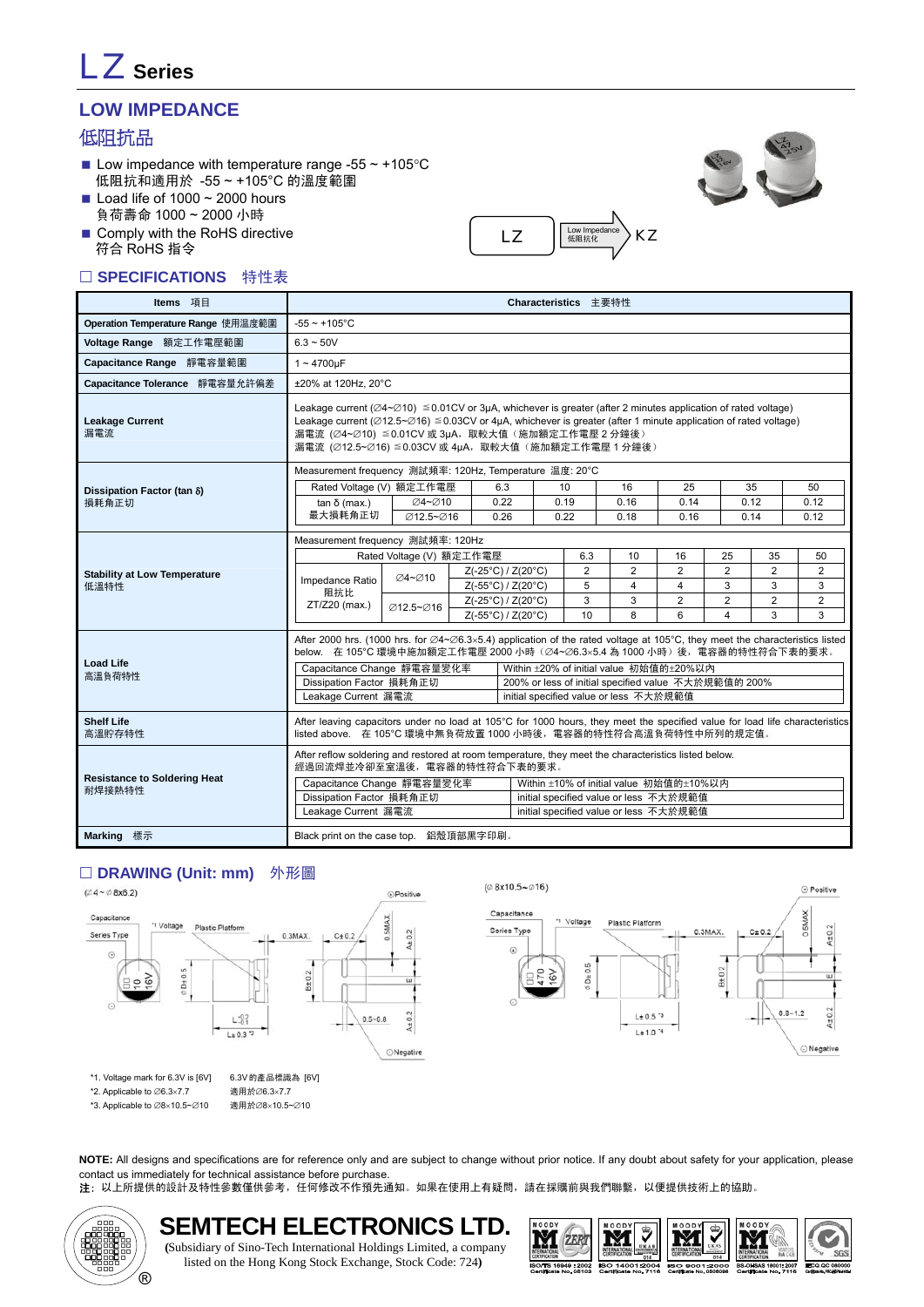

### □ DIMENSIONS (Unit: mm) 尺寸表

| ØD x L      | $4 \times 5.4$ | $5 \times 5.4$ | $6.3 \times 5.4$ | $6.3 \times 7.7$ | $8 \times 6.2$ | 8 x 10.5 | $10 \times 10.5$ | $10 \times 13.5$ | $12.5 \times 13.5$ | $12.5 \times 16$ | 16 x 16.5 |
|-------------|----------------|----------------|------------------|------------------|----------------|----------|------------------|------------------|--------------------|------------------|-----------|
| A           | 1.8            | 2.1            | 2.4              | 2.4              | 3.3            | 2.9      | 3.2              | 3.2              | 4.7                | 4.7              | 5.5       |
| B           | 4.3            | 5.3            | 6.6              | 6.6              | 8.3            | 8.3      | 10.3             | 10.3             | 13.0               | 13.0             | 17.0      |
| C           | 4.3            | 5.3            | 6.6              | 6.6              | 8.3            | 8.3      | 10.3             | 10.3             | 13.0               | 13.0             | 17.0      |
| $E \pm 0.2$ | 1.0            | 1.3            | 2.2              | 2.2              | 2.2            | 3.1      | 4.4              | 4.4              | 4.4                | 4.4              | 6.7       |
|             | 5.4            | 5.4            | 5.4              | 7.7              | 6.2            | 10.5     | 10.5             | 13.5             | 13.5               | 16.0             | 16.5      |

#### □ DIMENSIONS & MAXIMUM PERMISSIBLE RIPPLE CURRENT & IMPEDANCE 規格尺寸及最大允許紋波電流及阻抗值

|      | <b>WV</b>  |                                          | 6.3            |              |                                          | 10             |              |                                        | 16             |               |
|------|------------|------------------------------------------|----------------|--------------|------------------------------------------|----------------|--------------|----------------------------------------|----------------|---------------|
| μF   | Code<br>代碼 |                                          | 0J             |              |                                          | 1A             |              | 1C                                     |                |               |
| 10   | 100        |                                          |                |              |                                          |                |              | $4 \times 5.4$                         | 3.0            | 60            |
| 15   | 150        |                                          |                |              |                                          |                |              | $5 \times 5.4$<br>$(4 \times 5.4)$     | 1.8<br>(3.0)   | 95<br>(60)    |
| 22   | 220        | $4 \times 5.4$                           | 3.0            | 60           | $5 \times 5.4$<br>$(4 \times 5.4)$       | 1.8<br>(3.0)   | 95<br>(60)   | $5 \times 5.4$<br>$(4 \times 5.4)$     | 1.8<br>(3.0)   | 95<br>(60)    |
| 33   | 330        | $5 \times 5.4$<br>$(4 \times 5.4)$       | 1.8<br>(3.0)   | 95<br>(60)   | $5 \times 5.4$<br>$(4 \times 5.4)$       | 1.8<br>(3.0)   | 95<br>(60)   | $6.3 \times 5.4$<br>$(5 \times 5.4)$   | 1.0<br>(1.8)   | 140<br>(95)   |
| 47   | 470        | $5 \times 5.4$<br>$(4 \times 5.4)$       | 1.8<br>(3.0)   | 95<br>(60)   | $6.3 \times 5.4$<br>$(5 \times 5.4)$     | 1.0<br>(1.8)   | 140<br>(95)  | $6.3 \times 5.4$<br>$(5 \times 5.4)$   | 1.0<br>(1.8)   | 140<br>(95)   |
| 68   | 680        | $6.3 \times 5.4$<br>$(5 \times 5.4)$     | 1.0<br>(1.8)   | 140<br>(95)  | $6.3 \times 5.4$                         | 1.0            | 140          | $6.3 \times 7.7$<br>$(6.3 \times 5.4)$ | 0.6<br>(1.0)   | 230<br>(140)  |
| 100  | 101        | $6.3 \times 5.4$<br>$(5 \times 5.4)$     | 1.0<br>(1.8)   | 140<br>(95)  | $6.3 \times 7.7$<br>$(6.3 \times 5.4)$   | 0.6<br>(1.0)   | 230<br>(140) | $6.3 \times 7.7$<br>$(6.3 \times 5.4)$ | 0.6<br>(1.0)   | 230<br>(140)  |
| 150  | 151        | $6.3 \times 7.7$<br>$(6.3 \times 5.4)$   | 0.6<br>(1.0)   | 230<br>(140) | $6.3 \times 7.7$<br>$(6.3 \times 5.4)$   | 0.6<br>(1.0)   | 230<br>(140) | $6.3 \times 7.7$                       | 0.6            | 230           |
| 220  | 221        | $6.3 \times 7.7$<br>$(6.3 \times 5.4)$   | 0.6<br>(1.0)   | 230<br>(140) | $6.3 \times 7.7$                         | 0.6            | 230          | 8 x 10.5<br>$(6.3 \times 7.7)$         | 0.30<br>(0.6)  | 450<br>(230)  |
| 330  | 331        | $6.3 \times 7.7$                         | 0.6            | 230          | 8 x 10.5                                 | 0.30           | 450          | 10 x 10.5<br>$(8 \times 10.5)$         | 0.15<br>(0.30) | 670<br>(450)  |
| 470  | 471        | 8 x 10.5                                 | 0.30           | 450          | 8 x 10.5                                 | 0.30           | 450          | 10 x 10.5<br>$(8 \times 10.5)$         | 0.15<br>(0.30) | 670<br>(450)  |
| 680  | 681        | 8 x 10.5                                 | 0.30           | 450          | 10 x 10.5                                | 0.15           | 670          | 10x 10.5                               | 0.15           | 670           |
| 1000 | 102        | 10 x 10.5<br>$(8 \times 10.5)$           | 0.15<br>(0.30) | 670<br>(450) | 10 x 10.5                                | 0.15           | 670          | 10 x 10.5                              | 0.15           | 670           |
| 1500 | 152        | $10 \times 13.5$<br>$(10 \times 10.5)$   | 0.13<br>(0.15) | 750<br>(670) | $12.5 \times 13.5$<br>$(10 \times 13.5)$ | 0.11<br>(0.13) | 820<br>(750) | $12.5 \times 13.5$                     | 0.11           | 820           |
| 2200 | 222        | $12.5 \times 13.5$<br>$(10 \times 13.5)$ | 0.11<br>(0.13) | 820<br>(750) | $12.5 \times 16$                         | 0.09           | 950          | $16 \times 16.5$<br>$(12.5 \times 16)$ | 0.08<br>(0.09) | 1260<br>(950) |
| 3300 | 332        | $12.5 \times 16$<br>$(12.5 \times 13.5)$ | 0.09<br>(0.11) | 950<br>(820) | $16 \times 16.5$                         | 0.08           | 1260         | 16 x 16.5                              | 0.08           | 1260          |
| 4700 | 472        | $16 \times 16.5$                         | 0.08           | 1260         | $16 \times 16.5$                         | 0.08           | 1260         |                                        |                |               |

| <b>WV</b><br>Code |            |                                        | 25            |              |                                        | 35            |              | 50                                     |                                               |                                                                 |  |
|-------------------|------------|----------------------------------------|---------------|--------------|----------------------------------------|---------------|--------------|----------------------------------------|-----------------------------------------------|-----------------------------------------------------------------|--|
| μF                | 代碼         |                                        | 1E            |              |                                        | 1V            |              |                                        | 1H                                            |                                                                 |  |
| $\overline{1}$    | 010        |                                        |               |              | $4 \times 5.4$                         | 3.0           | 60           | $4 \times 5.4$                         | 5.0                                           | 30                                                              |  |
| 1.5               | <b>1R5</b> |                                        |               |              | $4 \times 5.4$                         | 3.0           | 60           | $4 \times 5.4$                         | 5.0                                           | 30                                                              |  |
| 2.2               | <b>2R2</b> |                                        |               |              | $4 \times 5.4$                         | 3.0           | 60           | $4 \times 5.4$                         | 5.0                                           | 30                                                              |  |
| 3.3               | 3R3        |                                        |               |              | $4 \times 5.4$                         | 3.0           | 60           | $4 \times 5.4$                         | 5.0                                           | 30                                                              |  |
| 4.7               | <b>4R7</b> | 4 x 5.4                                | 3.0           | 60           | $4 \times 5.4$                         | 3.0           | 60           | $5 \times 5.4$                         | 3.0                                           | 50                                                              |  |
| 6.8               | <b>6R8</b> | 4 x 5.4                                | 3.0           | 60           | $5 \times 5.4$                         | 1.8           | 95           | $6.3 \times 5.4$                       | 2.0                                           | 70                                                              |  |
| 10                | 100        | 5 x 5.4<br>$(4 \times 5.4)$            | 1.8<br>(3.0)  | 95<br>(60)   | 5 x 5.4<br>$(4 \times 5.4)$            | 1.8<br>(3.0)  | 95<br>(60)   | $6.3 \times 5.4$                       | 2.0                                           | 70                                                              |  |
| 15                | 150        | $6.3 \times 5.4$                       | 1.8           | 95           | $5 \times 5.4$                         | 1.8           | 95           | $6.3 \times 5.4$                       | 2.0                                           | 70                                                              |  |
| 22                | 220        | $6.3 \times 5.4$<br>$(5 \times 5.4)$   | 1.0<br>(1.8)  | 140<br>(95)  | $6.3 \times 5.4$<br>$(5 \times 5.4)$   | 1.0<br>(1.8)  | 140<br>(95)  | 6.3 x 7.7<br>$(6.3 \times 5.4)$        | 1.0<br>(2.0)                                  | 120<br>(70)                                                     |  |
| 33                | 330        | $6.3 \times 5.4$<br>$(5 \times 5.4)$   | 1.0<br>(1.8)  | 140<br>(95)  | $6.3 \times 5.4$                       | 1.0           | 140          | $6.3 \times 7.7$                       | 1.0                                           | 120                                                             |  |
| 47                | 470        | $6.3 \times 7.7$<br>$(6.3 \times 5.4)$ | 0.6<br>(1.0)  | 230<br>(140) | $6.3 \times 7.7$<br>$(6.3 \times 5.4)$ | 0.60<br>(1.0) | 230<br>(140) | $6.3 \times 7.7$                       | 1.0                                           | 120                                                             |  |
| 68                | 680        | $6.3 \times 7.7$                       | 0.6           | 230          | $6.3 \times 7.7$                       | 0.60          | 230          | 8 x 10.5                               | 0.60                                          | 300                                                             |  |
| 100               | 101        | $6.3 \times 7.7$                       | 0.6           | 230          | 8 x 10.5                               | 0.30          | 450          | 8 x 10.5                               | 0.60                                          | 300                                                             |  |
|                   |            |                                        |               |              |                                        |               |              | 10 x 10.5                              | 0.30                                          | 500                                                             |  |
| 150               | 151        | 8 x 10.5<br>$(6.3 \times 7.7)$         | 0.30<br>(0.6) | 450<br>(230) | 8 x 10.5                               | 0.30          | 450          | Case size<br>$\emptyset$ D×L(mm)<br>尺寸 | Impedance $(\Omega)$ at<br>20°C 100KHz<br>阻抗值 | Ripple current<br>(mA rms) at $105^{\circ}$ C<br>100KHz<br>紋波電流 |  |

**NOTE:** All designs and specifications are for reference only and are subject to change without prior notice. If any doubt about safety for your application, please contact us immediately for technical assistance before purchase.

注: 以上所提供的設計及特性參數僅供參考,任何修改不作預先通知。如果在使用上有疑問,請在採購前與我們聯繫,以便提供技術上的協助。



#### **SEMTECH ELECTRONICS LTD. (**Subsidiary of Sino-Tech International Holdings Limited, a company listed on the Hong Kong Stock Exchange, Stock Code: 724**)**





IECQ QC